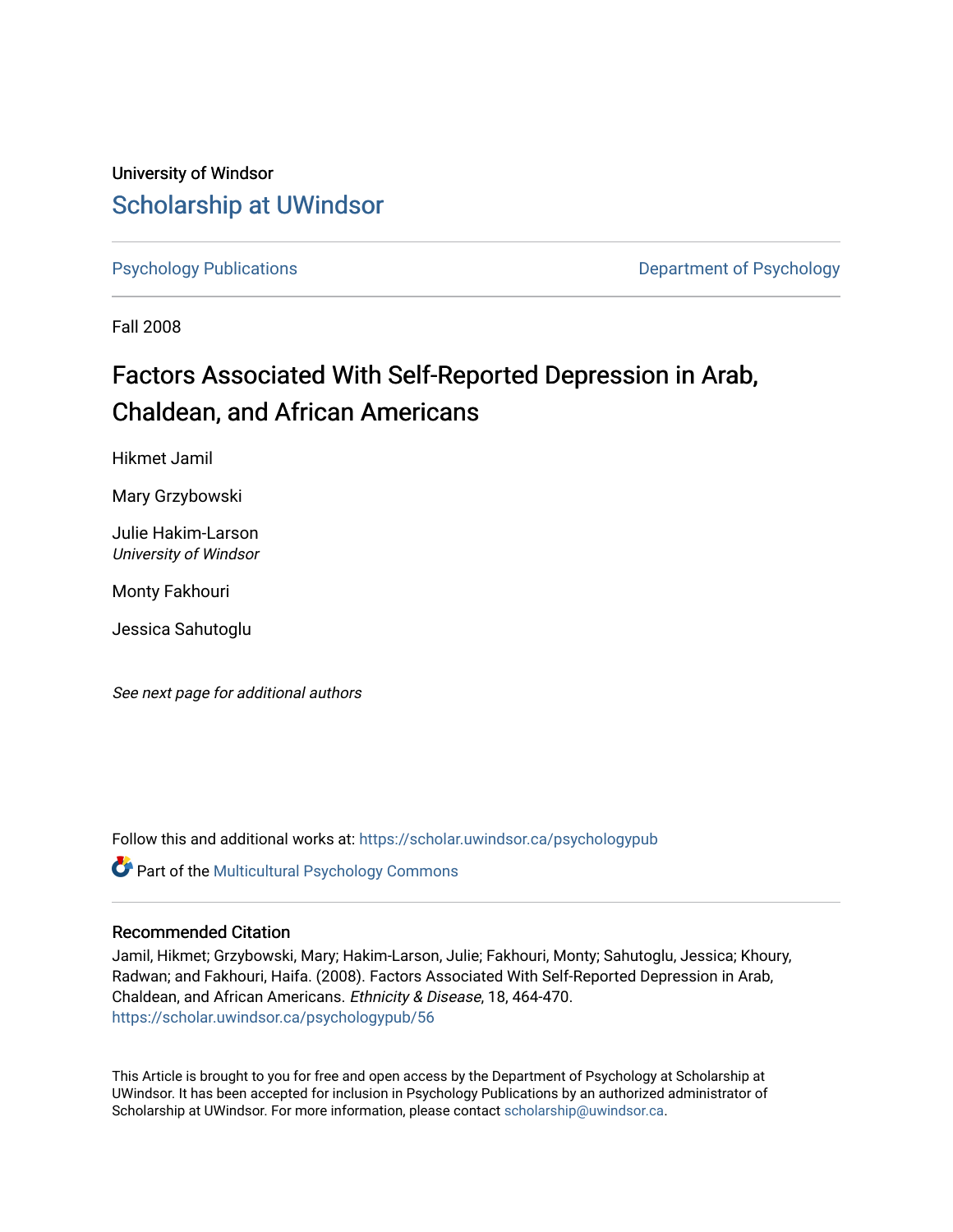### Authors

Hikmet Jamil, Mary Grzybowski, Julie Hakim-Larson, Monty Fakhouri, Jessica Sahutoglu, Radwan Khoury, and Haifa Fakhouri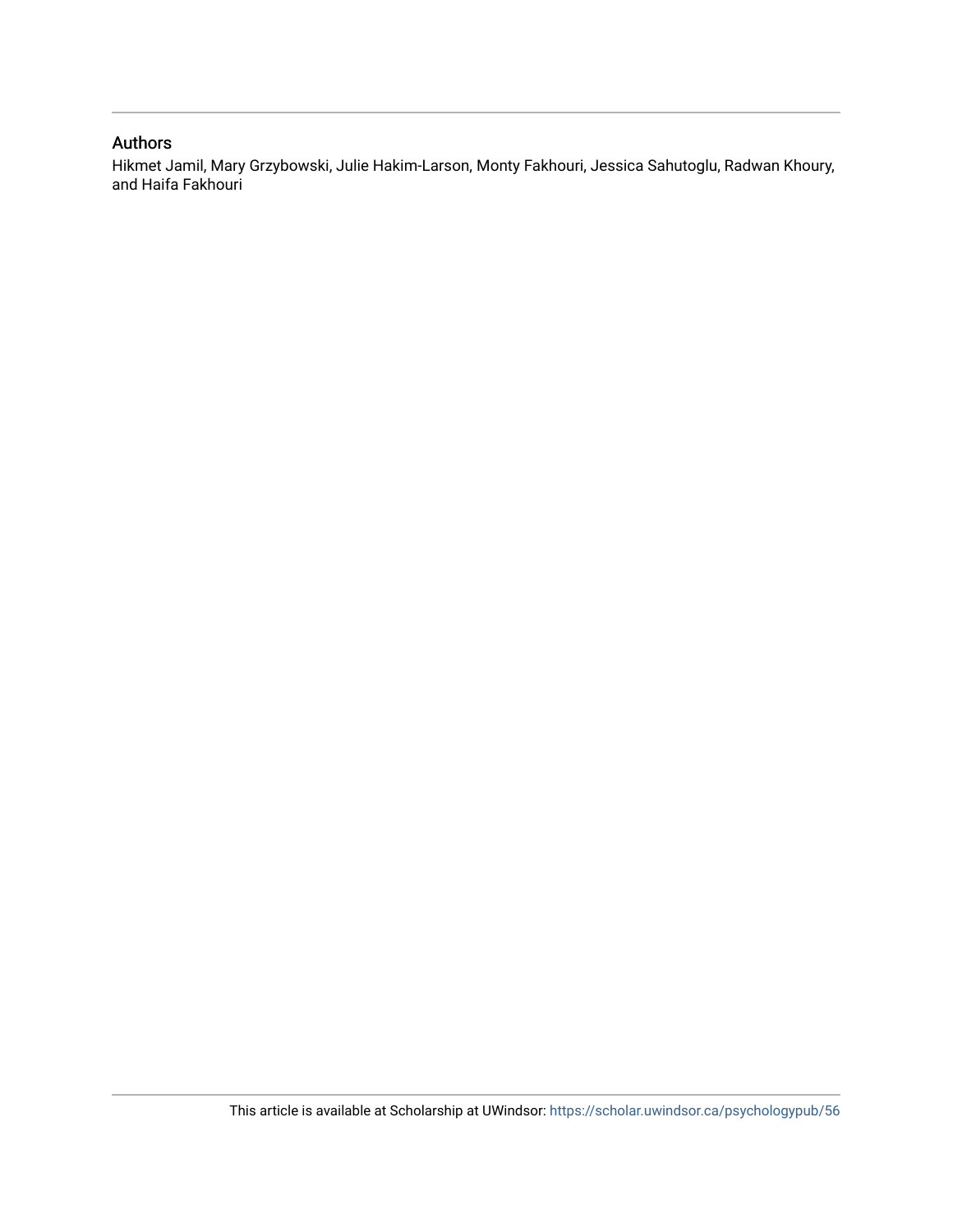# FACTORS ASSOCIATED WITH SELF-REPORTED DEPRESSION IN ARAB, CHALDEAN, AND AFRICAN AMERICANS

Background: Although depression is a chronic illness with high morbidity and personal and economic losses, little is known about depression in immigrants with an Arab or Chaldean ethnic background.

Objectives: Our primary objective was to determine the overall and ethnicity-specific prevalence of self-reported depression in Arab Americans, Chaldean Americans, and African Americans in the Midwest. The secondary objective was to evaluate the associations between potential risk and protective factors and the presence of self-reported depression.

Method: A total of 3543 adults were recruited from the Arab and Chaldean communities in Metropolitan Detroit. The sample in this study was restricted to those of Arab, Chaldean, and African ethnic backgrounds, resulting in 81.2% of the original sample  $(n=2878)$ . A health assessment survey questionnaire was administered.

Results: The overall rate of self-reported depression was 18.2%. The highest rate of depression was found in Arab American participants (23.2%), followed by African Americans (15%) and Chaldeans (13.3%). Self-reported prevalence of depression by country of origin differed significantly.

Conclusions: Our results show the need to provide culturally competent mental health services for Arab Americans and other minority American subgroups. Research is needed to identify risk factors, preferably modifiable factors, and to ascertain which factors are similar and non-similar to the general American population. (Ethn Dis. 2008;18:464–470)

Key Words: Depression, Arab Americans, Chaldean Americans, African Americans, Prevalence

From the Department of Family Medicine and Public Health Sciences, Division of Occupation and Environmental Health (HJ), Department of Emergency Medicine (MG), Wayne State University School of Medicine, Detroit; Arab American and Chaldean Council, Southfield (HJ, MF, RK, HF); MPRO, Farmington Hills (JS), Michigan; University of Windsor, Department of Psychology, Windsor, Canada (JHL).

[Hikmet Jamil](https://www.researchgate.net/profile/Hikmet_Jamil?el=1_x_100&enrichId=rgreq-b1064d2f8b6f17362754620fc34a9f54-XXX&enrichSource=Y292ZXJQYWdlOzIzODA1OTMxO0FTOjE2NTYyMzE0MTI0OTAyNEAxNDE2NDk5MDQyMTcx), MD, PhD; [Mary Grzybowski](https://www.researchgate.net/profile/Mary_Grzybowski2?el=1_x_100&enrichId=rgreq-b1064d2f8b6f17362754620fc34a9f54-XXX&enrichSource=Y292ZXJQYWdlOzIzODA1OTMxO0FTOjE2NTYyMzE0MTI0OTAyNEAxNDE2NDk5MDQyMTcx), PhD; [Julie Hakim-Larson](https://www.researchgate.net/profile/Julie_Hakim-Larson?el=1_x_100&enrichId=rgreq-b1064d2f8b6f17362754620fc34a9f54-XXX&enrichSource=Y292ZXJQYWdlOzIzODA1OTMxO0FTOjE2NTYyMzE0MTI0OTAyNEAxNDE2NDk5MDQyMTcx), PhD; Monty Fakhouri, MSCHS; Jessica Sahutoglu, MS; Radwan Khoury, PhD; Haifa Fakhouri, PhD

### **INTRODUCTION**

Somatic or psychological symptoms of depression and the ability of health professionals to detect it in ethnic minorities vary worldwide.<sup>1</sup> Histories of trauma and stress exposure have been linked to depression in both African Americans<sup>2</sup> and Arab Americans<sup>3</sup> and may account for some of the variance in depression that is typically observed within and across primary care settings in urban communities. $2,3$ 

The Arab American population is growing because of war and political unrest in the Middle East. At least 3.5 million Arabic-speaking people, including Chaldeans, reside in the United States, and 490,000 Arab Americans live in Michigan alone. $4$ As the Arab American population grows, we need to better comprehend the epidemiology of common medical conditions affecting immigrants, such as depression, so that culturally appropriate interventions can be designed and implemented.

In the Arab world, depression has been historically stigmatized.<sup>5,6</sup> Persons suffering from depression relied on those in their immediate social network for help.<sup>7</sup> Only after the failure of these efforts would the family seek outside professional assistance.<sup>8</sup> However, resistance may per-

sist even today because of the associated stigma of potentially heritable mental illness.<sup>9</sup>

Recent reports of depression in clinical samples of Arab Americans have varied from 22.4% to 49%.<sup>3,10,11</sup> Research on non-Arab refugees worldwide has shown that non-Arab refugees often suffer from more symptoms of depression, anxiety, and posttraumatic stress disorder and have more health problems than do those who immigrate for educational, economic, and family reunification reasons.<sup>3,12–16</sup> As refugees from the Arab world assimilate to the United States, whether their health patterns and risk factors, including those associated with depression, eventually mirror those of non-African Americans should be ascertained. For example, the most common factors associated with depression are chronic illness,<sup>17</sup> type 2 diabetes,<sup>18</sup> heart failure, age, sex, and race.<sup>19</sup> Patients with poorly controlled hypertension are more than six times as likely to suffer depression than are nonhypertensive patients.<sup>20</sup> Similarly, African Americans with depression and obesity are significantly more likely to have such chronic diseases as hypertension and diabetes than their non-Hispanic European American counterparts.

The objectives of this study were to determine the overall and ethnicityspecific prevalence of self-reported depression (SR-depression) in an urban sample of African Americans, Arab Americans, and Chaldeans and to evaluate associations between potential risk factors and the presence of SRdepression.

Address correspondence and reprint requests to: Hikmet Jamil, MD, PhD; Wayne State University; 3800 Woodward Ave, Ste 808; Detroit, MI 48201; 313-577- 2048; hjamil@med.wayne.edu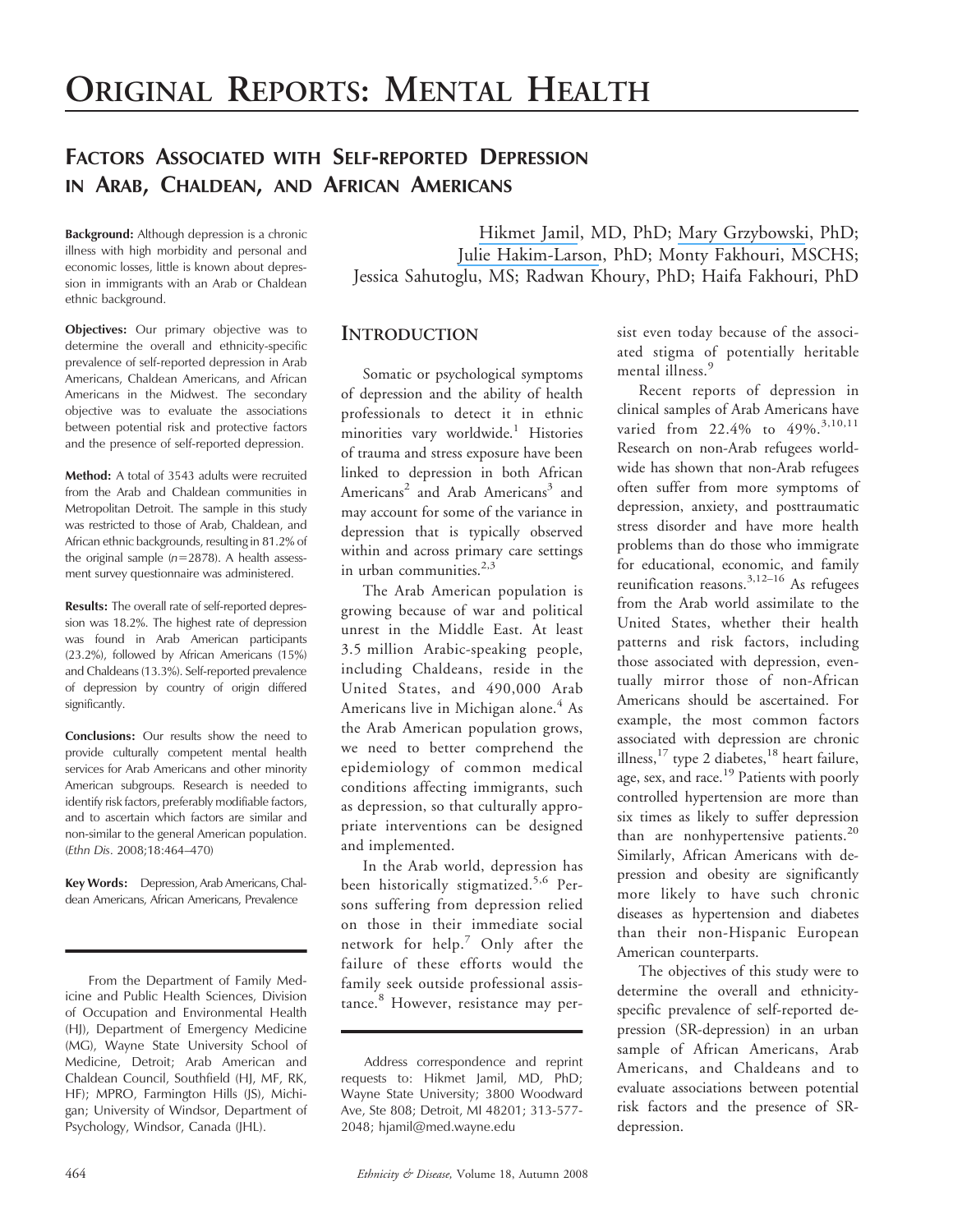## **METHODS**

The current study is a sub-sample of participants from a larger project conducted by the Arab American and Chaldean Council and Wayne State University School of Medicine, and detailed methods have been previously described.<sup>21-24</sup> For the current analysis, 3543 participants were eligible. Participants with missing race or depression data were excluded  $(n=382)$ . Among those remaining,  $5.4\%$  ( $n=173$ ) Caucasians and  $3.5\%$   $(n=110)$  "other" ethnicities were also excluded. The final sample was 81.2% of the original sample  $(n=2878)$ . The current analyses were restricted to unique African Americans, Arab Americans, and Chaldeans because of the low prevalence of the other ethnicities. Participants were voluntary and represented 54.5% (127/233) of the zip codes from three southeastern metropolitan counties surrounding Detroit, Michigan. The study period was from August 26, 2005 to October 25, 2005. The Wayne State University Institutional Review Board approved all aspects of this project.

The instrument was self-administered and based on a standardized health status questionnaire. It included basic demographics, socioeconomic status, health care and health statuses, and health behavior questions.<sup>22-24</sup>

The primary independent variable for this study was ethnicity. The remaining independent variables included demographics (age, sex, marital status, country of origin, language, and years in the United States), sociodemographics (education status, employment status, income  $> $10,000$ , type of house, and health insurance coverage), current health status (years since last physician visit, self-rated health status, and overweight (body mass index [BMI]  $>$ 25 kg/m<sup>2</sup>) based on self-reported height and weight), and medical histories (asthma, hypertension, high cholesterol, diabetes, any heart disease, and

smoking status). Age, number of children <18 years of age, and number of years in the United States were analyzed as both continuous and categorical variables. Categorical variables included age in years  $(<25, 25-34, 35-44,$  $\geq$ 45), ethnicity (African, Arab, Chaldean), marital status (single, married, other), number of children  $\leq$ 18 years in the household  $(0, 1-3, \geq 4)$ , language (English, Arabic, Arabic and English), years since immigrating to the United States  $($ <1, 1–4.9, 5–9,  $\geq$ 10), education status (illiterate, less than high school, high school or more), employment status (employed, disabled, unemployed or retired), type of house (house, apartment, other), time since last physician visit (6 months, 1 year, 2 years, 5 years, don't know), self-reported health status (excellent, very good, good, fair, not well, don't know), and smoking status (never smoked, current smoker, former smoker). The dependent variable was SR-depression, assessed with the question, ''Have you been diagnosed by your doctor with depression?''

### Statistical Analyses

We calculated point estimates and 95% confidence intervals for the overall and ethnicity-specific prevalence of SR-depression. Missing age values were imputed by calculating the mean age for the sample and applying it to those with missing age. Parametric or nonparametric tests were used to determine differences between groups for continuous and categorical data and reported as means and frequencies. Logistic regression was used to calculate ageand sex-adjusted odds ratios. Three separate logistic regression models by ethnic group were used to determine the relations between SR-depression status and multiple risk factors. For variables with more than two categories, indicator variables were created to assess each categorical level with the reference level so that all categorical variables could be assessed in the models. Forward stepwise logistic regression was used to develop the models. For each step, the variable with the smallest likelihood ratio P value was entered. Variables were only eligible for entry if the likelihood ratio  $P$  value was  $\leq$ .10 and the lowest Akaike information criterion could be maintained. All analyses were performed by using SAS version 9.1.3 (SAS Institute, Inc, Cary, NC). For all analyses, a  $.05 \alpha$ level was considered, and all tests were two-sided.

# **RESULTS**

The overall mean age of participants was 38.2 years; 27% were African American, (mean age 30.2 years), 45% were Arab American (mean age 38.7 years), and 28% were Chaldean (mean age 44.8 years). The overall prevalence of SR-depression was 18.2%. By ethnicity, Arab Americans had the highest prevalence of depression (23.2%), followed by Chaldeans (13.3%), and African Americans (15.0%),  $P<.001$ . By country of origin, non-Chaldean Iraqis, had the highest prevalence (36.8%) followed by Palestinians (18.8%), Lebanese (16.2%), Chaldean-Iraqis (13.3%), the Yemenis (12.3%), and Jordanians  $(12.2)$ ,  $P<.0001$ .

Bivariate analyses in Table 1 shows selected characteristics associated with SR-depression by ethnicity. Socioeconomic factors and self-rated health statuses were associated for all ethnicities. Smoking also increased the likelihood of reporting depression, except in Arab Americans. Participants with selfreported histories of asthma, hypertension, high cholesterol, diabetes, and heart disease were all more likely to report depression than were those without these conditions (data not shown).

The logistic models are presented in Tables 2–5. Significant risk factors for depression in Chaldeans included being older (odds increase by 6% per year of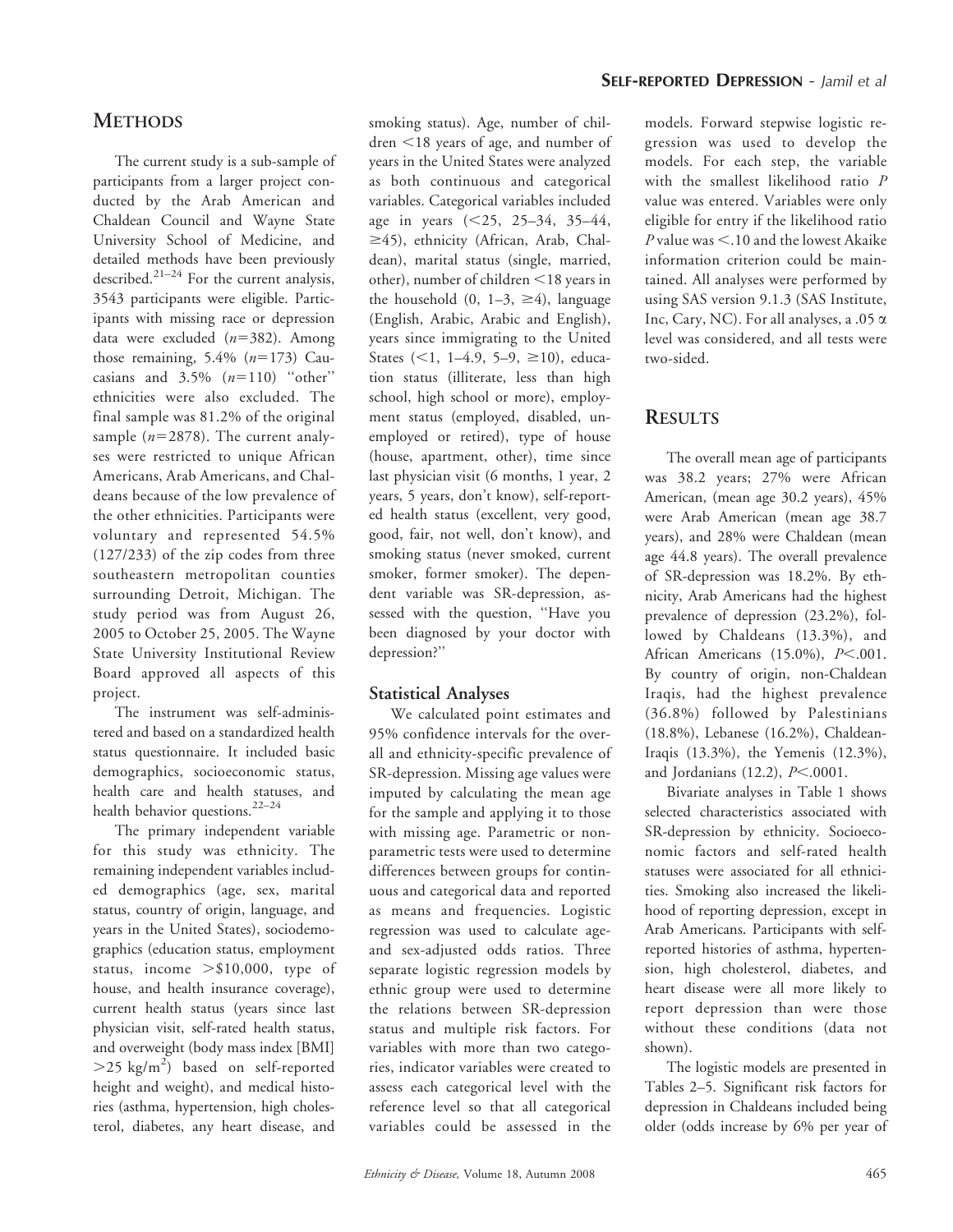|                                                |                                                                                                                                                                                  |                    |                        |              |                            | <b>Depression Status</b> |                         |           |                           |
|------------------------------------------------|----------------------------------------------------------------------------------------------------------------------------------------------------------------------------------|--------------------|------------------------|--------------|----------------------------|--------------------------|-------------------------|-----------|---------------------------|
|                                                |                                                                                                                                                                                  |                    | Chaldean               |              | Arab                       |                          | African American        |           | ₹                         |
| Characteristics                                |                                                                                                                                                                                  | Depressed<br>$\%$  | $(95%$ Cl)<br>$\delta$ | Depressed    | $(95%$ Cl)<br>$\delta$     | Depressed                | $(95%$ Cl)<br>õ         | Depressed | $(95%$ Cl)<br>$\delta$    |
| Demographics                                   |                                                                                                                                                                                  |                    | 13.3                   |              | 23.2                       |                          | 15.0                    | 18.2      |                           |
| Age                                            | $0 - 25$ years                                                                                                                                                                   | 8.6                | 1.0                    | 13.8         | $\overline{1}$ .0          | 9.6                      | $\overline{1}$ .0       | 10.9      | $\overline{1}$ .0         |
|                                                | $25-34$ years                                                                                                                                                                    | 8.8                | $0.99(0.37 - 2.63)$    | 18.4         | $1.44(0.83 - 2.47)$        | 12.9                     | $1.47(0.83 - 2.59)$     | 14.2      | $1.39(0.97-2.00)$         |
|                                                | $35-44$ years                                                                                                                                                                    | 9.4                | $1.13(0.42 - 3.06)$    | 27.6         | $2.47(1.46 - 4.18)*$       | 16.8                     | $2.01(1.01-3.97)$ *     | 21.1      | $2.25(1.56-3.20)$ *       |
|                                                | 45+ years                                                                                                                                                                        | 18.3               | $2.48(1.03 - 5.99)$ *  | 28.7         | $2.63(1.55 - 4.47)$ *      | 50.0                     | $9.68(4.43 - 21.16)^*$  | 24.7      | $2.8(1.96 - 4.00)*$       |
| Marital status                                 | Single                                                                                                                                                                           | 16.4               | $\frac{0}{1}$          | 30.4         |                            | 12.9                     | $\overline{1}$ .0       | 16.2      | $\frac{0}{1}$             |
|                                                | Married                                                                                                                                                                          | 10.8               | $0.48(0.27 - 0.85)$ *  | 19.6         | $0.31(0.2-0.5)$ *          | 16.1                     | $0.82(0.41 - 1.66)$     | 16.3      | $0.66$ $(0.51 - 0.86)$ *  |
|                                                | All Other                                                                                                                                                                        | 25.6<br>16.5       | $1.13(0.53 - 2.39)$    | 39.6         | $0.95(0.54 - 1.69)$        | 28.8                     | $1.92(0.98 - 3.75)$     | 33.7      | $1.94(1.39-2.73)$ *       |
| Children $<$ 18 years in                       | 0 children                                                                                                                                                                       |                    | $\overline{1.0}$       | 31.7         | $\overline{1}$ .0          | 30.0                     | $\frac{0}{1}$           | 22.6      | $\overline{1}$ .0         |
| household                                      | 1-3 children                                                                                                                                                                     | $7.7\,$            | $0.59(0.33 - 1.05)$    | 19.3         | $0.48(0.31 - 0.74)^*$      | 11.7                     | $0.49(0.09 - 2.67)$     | 13.9      | $0.69(0.5-0.93)*$         |
|                                                | 4+ children                                                                                                                                                                      | 20.8               | $1.6(0.94 - 2.73)$     | 25.8         | $0.61(0.39 - 0.94)^*$      | 21.0                     | $0.92(0.16 - 5.1)$      | 23.6      | $1.2(0.88 - 1.62)$        |
| Years in US                                    | $< 1$ year                                                                                                                                                                       |                    | 1.0                    | 4.9          | $\frac{0}{1}$              |                          |                         | 7.2       | $\overline{1}$ . O        |
|                                                | 1-4 years                                                                                                                                                                        | $\frac{11.4}{1.8}$ | $0.15(0.03 - 0.84)^*$  | 17.0         | $4.52(1.31 - 15.53)$ *     |                          |                         | 10.9      | $1.55(0.68 - 3.53)$       |
|                                                | 5-9 years                                                                                                                                                                        |                    | $1.34(0.47 - 3.78)$    | 26.6         | $7.82(2.38 - 25.66)$ *     |                          |                         | 22.3      | $3.5(1.65 - 7.42)$ *      |
|                                                | 10+ years                                                                                                                                                                        | 13.6               | $0.88(0.32 - 2.43)$    | 27.5         | 7.16 $(2.2-23.32)$ *       |                          |                         | 21.9      | $2.97(1.41 - 6.27)^*$     |
| Socioeconomics                                 |                                                                                                                                                                                  |                    |                        |              |                            |                          |                         |           |                           |
| Employment                                     | Employed                                                                                                                                                                         | 6.2                | $\overline{1.0}$       | 11.7         | $\overline{1}$ .0          | 10.5                     | $\overline{1}$ .0       | 9.7       | 0.1                       |
|                                                | Disabled                                                                                                                                                                         | 24.8               | $3.38(1.66 - 6.89)^*$  | 58.7         | 11.98 (7.28-19.71)*        | 54.5                     | $6.03$ $(2.77-13.11)^*$ | 46.2      | $7.33$ $(5.23 - 10.27)$ * |
|                                                | Unemployed /retired                                                                                                                                                              | $\frac{4}{3}$      | $2.18(1.18-4)$ *       | 20.3         | $2.29(1.5-3.51)*$          | 14.3                     | $1.29(0.79 - 2.13)$     | $17.1\,$  | $2(1.52-2.64)$ *          |
| Income                                         | $<$ \$10-000                                                                                                                                                                     | 19.3               | $\overline{1.0}$       | 34.3         | $\frac{0}{1}$              | 17.6                     | 0.1                     | 26.3      | $\overline{1}$ .0         |
|                                                | $$10-000 +$                                                                                                                                                                      | 8.7                | $0.51(0.3 - 0.87)$ *   | 14.2         | $0.33(0.24 - 0.46)^*$      | 14.4                     | $0.63(0.38 - 1.06)$     | 12.4      | $0.41(0.33 - 0.52)$ *     |
| Health insurance                               | $\frac{1}{2}$                                                                                                                                                                    | $\frac{8.2}{15.7}$ | 1.0                    | 16.5<br>27.3 | 0.1                        | 16.3                     | $\frac{1}{1}$           | 14.0      | $\frac{0}{1}$             |
|                                                | Yes                                                                                                                                                                              |                    | $1.76(1.03 - 3.00)$ *  |              | $1.92(1.39 - 2.65)$ *      | 14.5                     | $0.9(0.51 - 1.61)$      | 20.1      | $1.61(1.26-2.05)$ *       |
| Health Status                                  |                                                                                                                                                                                  |                    |                        |              |                            |                          |                         |           |                           |
| Self-rated health status                       | Excellent                                                                                                                                                                        |                    | 1.0                    | 2.9          | $\frac{0}{1}$              | 7.3                      | $\frac{0}{1}$           | 5.7       | $\frac{0}{1}$             |
|                                                | Very good                                                                                                                                                                        | $11.8$<br>5.6      | $0.41(0.1 - 1.65)$     | 9.9          | $3.25(1.08 - 9.78)*$       | 9.9                      | $1.34(0.54 - 3.3)$      | 9.2       | $1.5(0.82 - 2.76)$        |
|                                                | Good                                                                                                                                                                             | 6.1                | $0.44(0.14-1.42)$      | 14.5         | $4.89(1.73 - 13.82)$ *     | 13.1                     | $1.49(0.62 - 3.58)$     | 11.6      | $1.87(1.07-3.29)$ *       |
|                                                | Fair                                                                                                                                                                             | 13.7               | $1.04(0.33 - 3.22)$    | 35.5         | $14.36$ $(5.08 - 40.57)^*$ | 25.8                     | $3.92(1.61 - 9.55)$ *   | 25.2      | $4.75$ $(2.71 - 8.33)*$   |
|                                                | Not well                                                                                                                                                                         | 38                 | $3.67$ (1.14-11.79)*   | 54.4         | $32.56$ (11.21-94.57)*     | 66.7                     | $15.51 (4.5 - 53.53)^*$ | 49.3      | $13.69 (7.56 - 24.8)$ *   |
|                                                | Don't know                                                                                                                                                                       | 18.2               | $1.55(0.34 - 7.1)$     | 31.9         | $12.41(3.95-39.0)$ *       | 20.7                     | 2.16 (0.57-8.24)        | 26.7      | $4.85(2.44 - 9.66)$ *     |
| Smoking status                                 | Never smoked                                                                                                                                                                     | 9.1                | $\frac{0}{1}$          | 23.4         |                            | 11.3                     |                         | 16.1      |                           |
|                                                | Current smoker                                                                                                                                                                   | 23.8               | $3.5(1.83 - 6.69)^*$   | 21.2         | $0.79(0.55 - 1.15)$        | 21.3                     | $2.43(1.46 - 4.05)$ *   | 21.8      | $1.36(1.04 - 1.78)$ *     |
|                                                | <b>x-smoker</b>                                                                                                                                                                  | 18.2               | $2.5(1.16-5.4)$ *      | 32.4         | $1.33(0.86 - 2.07)$        |                          | $1.52(0.84 - 2.76)$     | 24.4      | $1.44(1.06 - 1.96)$ *     |
| * P value and confidence interval significant. | t Data are presented as the number (percent) unless otherwise indicated. All odds ratios are adjusted for age and sex.<br>Abbreviations: OR- odds ratio; CI- confidence interval |                    |                        |              |                            |                          |                         |           |                           |

SELF-REPORTED DEPRESSION - Jamil et al

Table 1. Associations between selected self-reported characteristics and self-reported depression status by ethnicity;

Table 1. Associations between selected self-reported characteristics and self-reported depression status by ethnicity t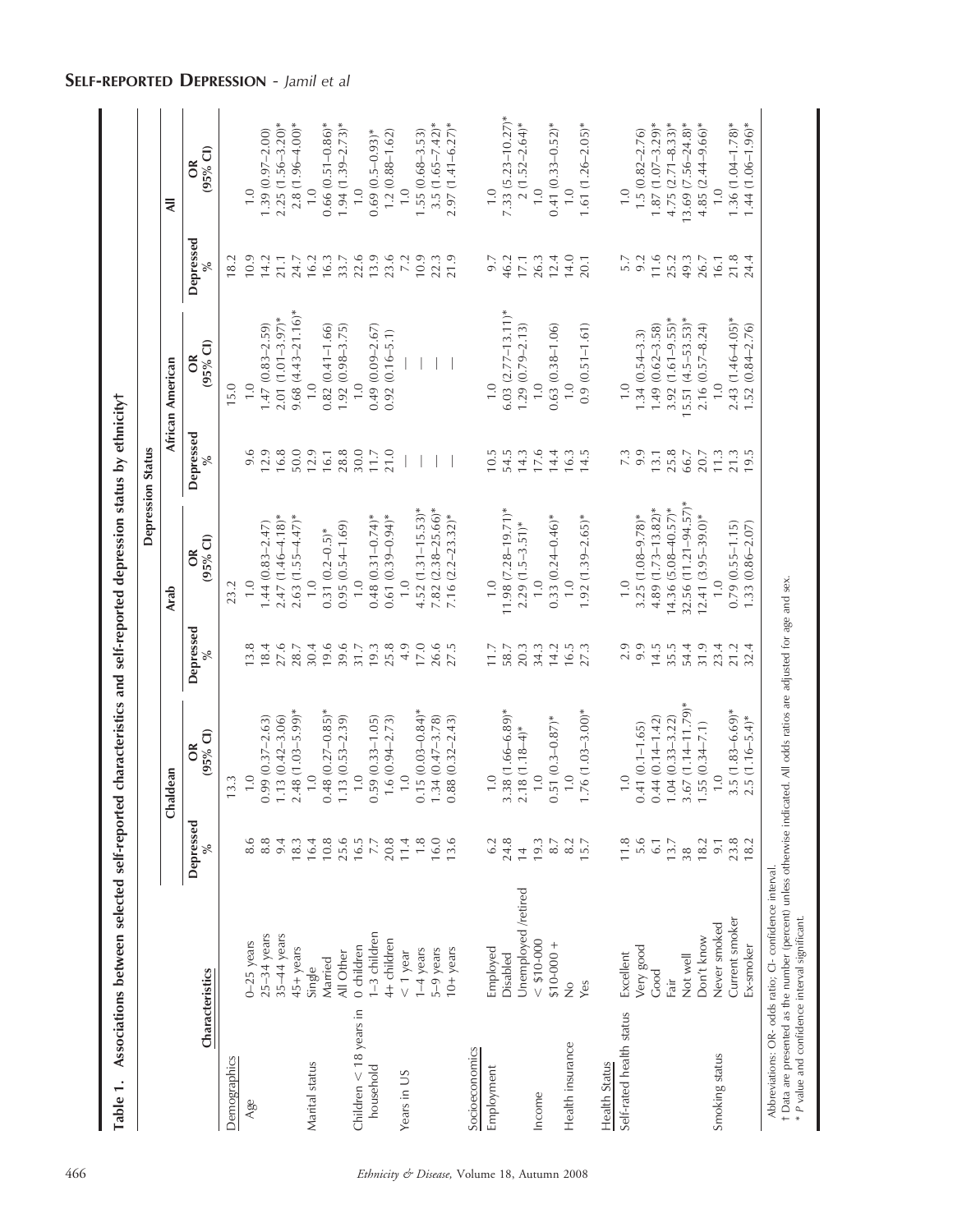| <b>Variable</b>                | β         | $SE(\beta)$ | P value     | <b>Odds Ratio</b> | $95\%$ Cl <sub>OR</sub> |
|--------------------------------|-----------|-------------|-------------|-------------------|-------------------------|
| Age                            | 0.0592    | 0.0221      | $0.0073**$  | 1.06              | $1.02 - 1.11$           |
| Male<br>Sex:                   | $-1.2479$ | 0.7101      | 0.0789      | 0.29              | $0.07 - 1.16$           |
| Married<br>Marital:            | $-2.3607$ | 0.6943      | $0.0007***$ | 0.09              | $0.02 - 0.37$           |
| Other                          | $-1.6096$ | 0.9808      | 0.1008      | 0.20              | $0.03 - 1.37$           |
| $#$ Children under 18          | 0.2393    | 0.0995      | $0.0162*$   | 1.27              | $1.05 - 1.54$           |
| Arabic<br>Language:            | $-0.8345$ | 0.8474      | 0.3247      | 0.43              | $0.08 - 2.29$           |
| Arabic/English                 | $-0.9936$ | 0.7836      | 0.2048      | 0.37              | $0.08 - 1.72$           |
| Number of years in US          | $-0.0479$ | 0.0374      | 0.2003      | 0.95              | $0.89 - 1.03$           |
| Education: High school or less | 0.74      | 1.0165      | 0.4666      | 2.10              | $0.29 - 15.37$          |
| $>$ High school                | 0.0445    | 1.1184      | 0.9683      | 1.05              | $0.12 - 9.36$           |
| Homeowner: Yes                 | 0.8453    | 0.5211      | 0.1048      | 2.33              | $0.84 - 6.47$           |
| $lncome: $10,000+$             | $-0.2513$ | 0.5202      | 0.629       | 0.78              | $0.28 - 2.16$           |
| Yes<br>Insurance:              | 0.9122    | 0.7212      | 0.206       | 2.49              | $0.61 - 10.24$          |
| BMI: Overweight                | $-0.2419$ | 0.5751      | 0.6741      | 0.79              | $0.25 - 2.42$           |
| Smoker<br>Smoke:               | 1.8728    | 0.7045      | $0.0079**$  | 6.51              | 1.64-25.88              |
| Ex-smoker                      | 1.1366    | 0.8487      | 0.1805      | 3.12              | $0.59 - 16.45$          |

|  |  |  |  | Table 2. Multiple logistic regression analysis predicting depression among Chaldean Americans $(n=284)$ |  |
|--|--|--|--|---------------------------------------------------------------------------------------------------------|--|
|  |  |  |  |                                                                                                         |  |

Note: Intercept consists of sex=female, marital status=single, language=English, education=illiterate, homeowner=no, home type=house, income=<\$10,000,  $insurance=no$ ,  $health=excellent$ ,  $BMI=healthy$ ,  $smoke=never$  smoked.

 $* P<.05.$ 

\*\*  $P<.01$ .

\*\*\*  $P$  <.001.

|  | Table 3. Multiple logistic regression analysis predicting depression among Arab Americans (n=488) |  |  |  |  |  |  |  |
|--|---------------------------------------------------------------------------------------------------|--|--|--|--|--|--|--|
|--|---------------------------------------------------------------------------------------------------|--|--|--|--|--|--|--|

| Variable                          | β         | $SE(\beta)$ | $P$ value    | <b>Odds Ratio</b> | $95\%$ Cl <sub>OR</sub> |
|-----------------------------------|-----------|-------------|--------------|-------------------|-------------------------|
| Age                               | $-0.0233$ | 0.0137      | 0.0887       | 0.98              | $0.95 - 1.00$           |
| Sex: Male                         | 0.6954    | 0.3291      | $0.0346*$    | 2.00              | $1.05 - 3.82$           |
| Marital:<br>Married               | $-0.8847$ | 0.5116      | 0.0838       | 0.41              | $0.15 - 1.13$           |
| Other                             | $-0.015$  | 0.5948      | 0.9799       | 0.99              | $0.31 - 3.16$           |
| Number of children under 18       | $-0.068$  | 0.059       | 0.249        | 0.93              | $0.83 - 1.05$           |
| Language: Arabic                  | $-0.5864$ | 0.4652      | 0.2075       | 0.56              | $0.22 - 1.39$           |
| Arabic/English                    | 0.1478    | 0.5075      | 0.7709       | 1.16              | $0.43 - 3.14$           |
| Country: Iraq                     | 1.357     | 0.2843      | $< .0001***$ | 3.88              | $2.23 - 6.78$           |
| Number of years in US             | $-0.0003$ | 0.0164      | 0.9855       | 1.00              | $0.97 - 1.03$           |
| High school or less<br>Education: | 0.8225    | 0.4453      | 0.0647       | 2.28              | $0.95 - 5.45$           |
| > High school                     | 0.1533    | 0.5413      | 0.777        | 1.17              | $0.4 - 3.37$            |
| Disabled<br>Employment:           | 2.0254    | 0.4651      | $< .0001**$  | 7.58              | 3.05-18.86              |
| Unemployed                        | 0.7638    | 0.3672      | $0.0375*$    | 2.15              | $1.05 - 4.41$           |
| Homeowner: Yes                    | $-0.1251$ | 0.2721      | 0.6457       | 0.88              | $0.52 - 1.5$            |
| $lncome: $10,000 +$               | $-0.8958$ | 0.2944      | $0.0023**$   | 0.41              | $0.23 - 0.73$           |
| Insurance: Yes                    | 0.5231    | 0.3263      | 0.1089       | 1.69              | $0.89 - 3.2$            |
| Health: Very good                 | 0.7122    | 0.7991      | 0.3728       | 2.04              | $0.43 - 9.76$           |
| Good                              | 0.9956    | 0.7396      | 0.1783       | 2.71              | $0.64 - 11.53$          |
| Fair                              | 1.9142    | 0.7471      | $0.0104*$    | 6.78              | 1.57-29.33              |
| Don't know                        | 2.8148    | 0.7938      | $0.0004***$  | 16.69             | 3.52-79.09              |
| Overweight<br>BMI:                | 1.1576    | 0.3715      | $0.0018**$   | 3.18              | $1.54 - 6.59$           |
| Smoker<br>Smoke:                  | $-0.3546$ | 0.3319      | 0.2852       | 0.70              | $0.37 - 1.34$           |
| Ex-smoker                         | $-0.2765$ | 0.4053      | 0.495        | 0.76              | $0.34 - 1.68$           |

Note: Intercept consists of sex=female, marital status=single, language=English, education=illiterate, homeowner=no, home type=house, income=<\$10,000, insurance=no, health=excellent, BMI=healthy, smoke=never smoked.

 $* P<.05.$ 

 $*$   $P$  < .01.

\*\*\*  $P<.001$ .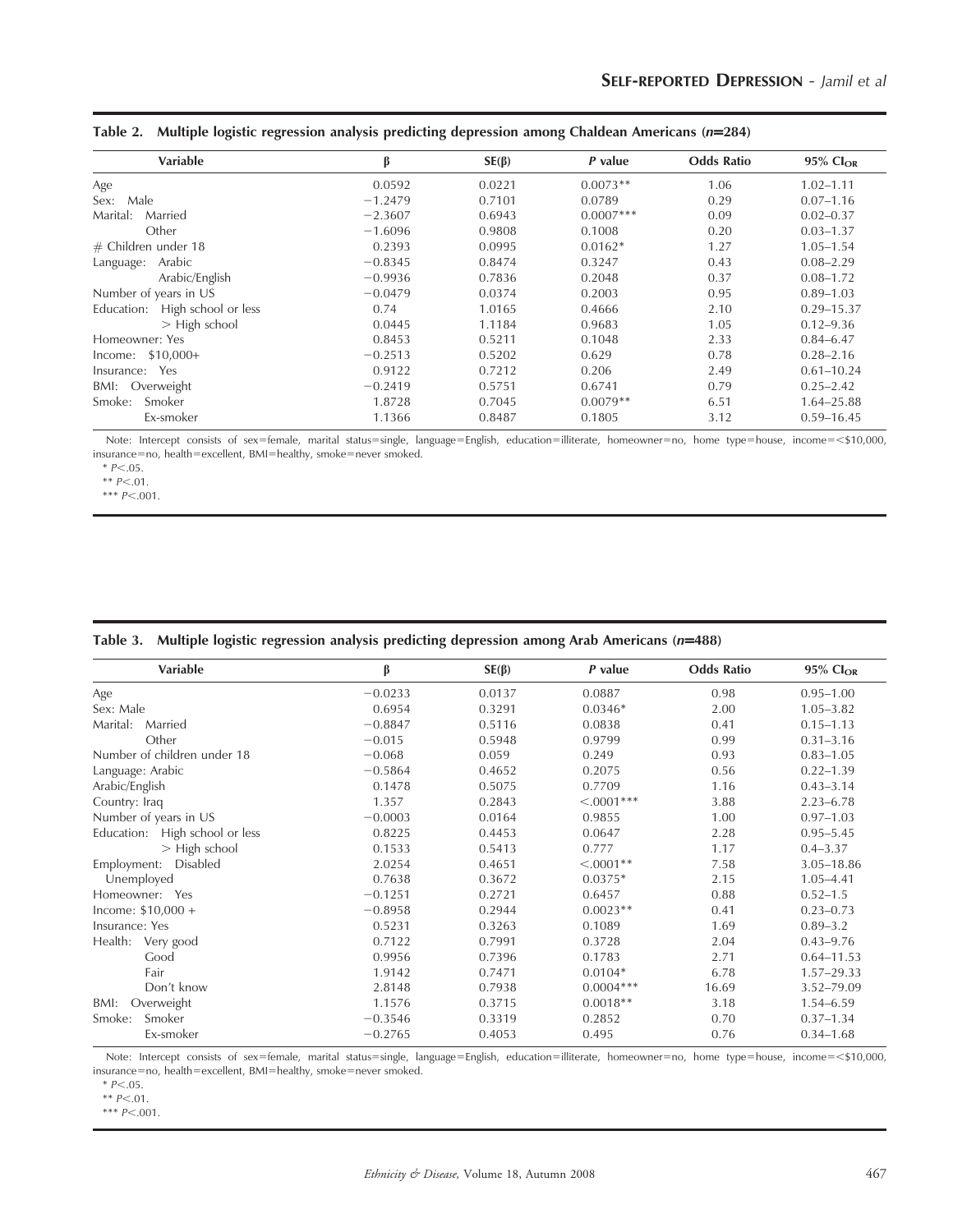| Variable                    | β         | $SE(\beta)$ | P-value    | <b>Odds Ratio</b> | 95% Cl <sub>OR</sub> |
|-----------------------------|-----------|-------------|------------|-------------------|----------------------|
| Age                         | 0.0522    | 0.0228      | $0.0218*$  | 1.05              | $1.01 - 1.1$         |
| Sex: Male                   | $-1.8424$ | 1.1618      | 0.1128     | 0.16              | $0.02 - 1.54$        |
| Marital:<br>Married         | 0.2725    | 0.4937      | 0.5809     | 1.31              | $0.5 - 3.46$         |
| Other                       | 1.3434    | 0.501       | $0.0073**$ | 3.83              | 1.44-10.23           |
| Number of children under 18 | 0.1698    | 0.0837      | $0.0424*$  | 1.19              | $1.01 - 1.4$         |
| Disabled<br>Employment:     | 1.4243    | 0.6268      | $0.0231*$  | 4.16              | 1.22-14.19           |
| Unemployed                  | 0.0367    | 0.3668      | 0.9202     | 1.04              | $0.51 - 2.13$        |
| Homeowner: Yes              | 0.0611    | 0.458       | 0.8938     | 1.06              | $0.43 - 2.61$        |
| Home Type: Apt              | 0.9864    | 0.409       | $0.0159*$  | 2.68              | $1.2 - 5.98$         |
| Type: Other                 | $-0.1716$ | 1.1236      | 0.8786     | 0.84              | $0.09 - 7.62$        |
| Income: $$10,000+$          | $-0.2498$ | 0.3562      | 0.4831     | 0.78              | $0.39 - 1.57$        |
| Health: Very good           | 0.5293    | 0.6186      | 0.3922     | 1.7               | $0.51 - 5.71$        |
| Good                        | 0.0942    | 0.6234      | 0.8798     | 1.1               | $0.32 - 3.73$        |
| Fair                        | 0.1939    | 0.6865      | 0.7776     | 1.21              | $0.32 - 4.66$        |
| Don't know                  | 2.4179    | 0.9449      | $0.0105*$  | 11.22             | 1.76-71.51           |
| Overweight<br>BMI:          | $-1.2789$ | 0.4804      | $0.0078**$ | 0.28              | $0.11 - 0.71$        |
| Smoker<br>Smoke:            | 0.9724    | 0.3775      | $0.01**$   | 2.64              | $1.26 - 5.54$        |
| Ex-smoker                   | $-0.311$  | 0.4762      | 0.5137     | 0.73              | $0.29 - 1.86$        |

Table 4. Multiple logistic regression analysis predicting depression among African Americans (n=405)

Note: Intercept consists of sex=female, marital status=single, language=English, education=illiterate, homeowner=no, home type=house, income=<\$10,000, insurance=no, health=excellent, BMI=healthy, smoke=never smoked.

 $*$   $P < .01$ .

age), having children  $\leq$ 18 years of age and smoking (Table 2). Being married was protective against depression. Significant risk factors for Arab Americans included being male, emigrating from Iraq, being unable to work because of disability, being unemployed, describing one's health status as fair or ''don't know,'' and being overweight (Table 3). The only protective factor was reporting an annual income  $> $10,000$ .

Significant risk factors for African Americans included being older (odds increased by 5% per year of age), reporting a marital status other than married or single, having children  $\leq$ 18 years of age, being unable to work because of disability, residing in an apartment, describing health status as ''don't know,'' and smoking (Table 4). Being overweight was protective against depression.

Among all participants, Chaldean ethnicity, being from Iraq, having high school or less education, a higher income and health insurance were protective factors for SR-depression (Table 5). Factors positively associated with SR-depression included having more than one child less than 18 years old, being disabled and/or unemployed, having at least one medical condition, and reporting fair self-reported health status.

# **DISCUSSION**

We found that 18.2% of our sample reported having depression. In a representative US sample from 1988 to 1994, the lifetime prevalence of major depression was  $9.5\%$ .<sup>25</sup> A retrospective study of 375 medical records among Arab Americans attending a community mental clinic showed that 49% had depression as a primary disorder,<sup>3</sup> and given that depression is underreported, our Arab American prevalence of 23.3% may be credible. Another study of 116 Iraqi refugees attending a similar community clinic reported a 22.4% prevalence of depression.<sup>10</sup> In another study, Iraqi Americans who immigrated to the United States after the Gulf War in 1991 were interviewed on their health status, and 38% reported being depressed. $11$ 

Factors such as having school-aged children, unemployment, disability, and poor health were associated with depression in our study, and these results are consistent with recent findings among elderly Arab Americans.<sup>26</sup> Previous research that attempted to link social adversity to psychiatric disorders met with mixed findings. $27,28$  New findings have shown that Chaldeans and Arab Americans with lower incomes are more likely to have depression.<sup>4</sup> Overall, Arab Americans in our study reported depression more frequently than did African Americans. This finding reflects the high rate of depression in the non-Chaldean Iraqi Arab American subgroup.

The results of past research comparing depression in African Americans to other ethnic groups in the United States have been equivocal, leading to uncertainty about whether or not they are at increased risk, lower risk, or equal risk.29,30 Our finding of a 15% prevalence in African Americans is fairly consistent with findings from a national survey among non-Hispanic Blacks, in which 16% reported at least one type of mood disorder.<sup>30</sup> Factors that influence depression in African Americans include poor health,<sup>31</sup> obtaining monies during a crisis, transportation, $32$  and raising children as a single parent.<sup>28</sup>

 $* P < 05$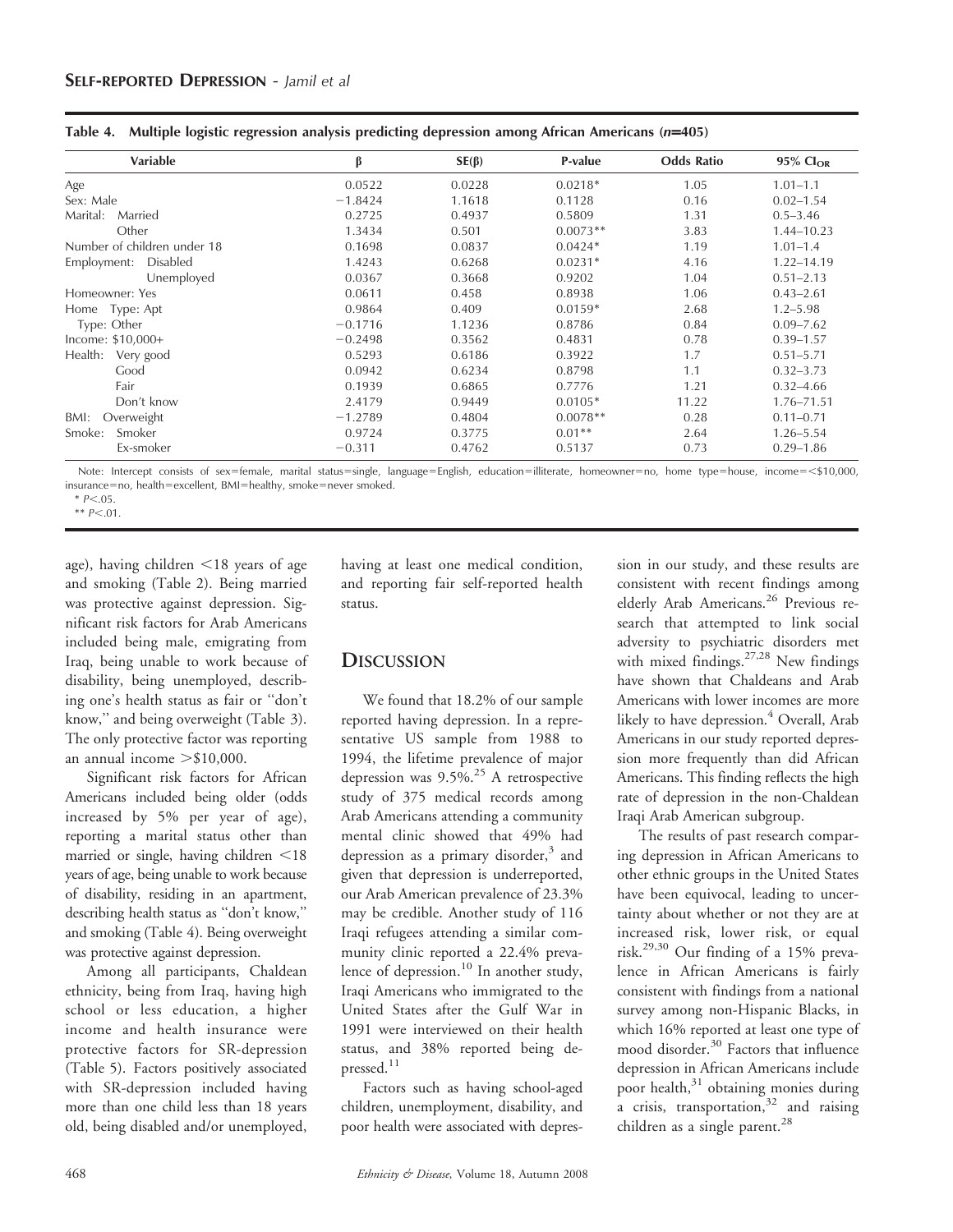| Variable                          | β         | $SE(\beta)$ | P-value      | <b>Odds Ratio</b> | 95% Cl <sub>OR</sub> |
|-----------------------------------|-----------|-------------|--------------|-------------------|----------------------|
| Arab<br>Ethnicity:                | 0.1116    | 0.3949      | 0.7775       | 1.12              | $0.52 - 2.43$        |
| Chaldean                          | $-1.6715$ | 0.4855      | $0.0006***$  | 0.19              | $0.07 - 0.49$        |
| Age                               | 0.00106   | 0.00917     | 0.9076       | $\mathbf{1}$      | $0.98 - 1.02$        |
| Male<br>Gender:                   | 0.0979    | 0.244       | 0.6882       | 1.1               | $0.68 - 1.78$        |
| Marital:<br>Married               | $-0.4374$ | 0.2762      | 0.1133       | 0.65              | $0.38 - 1.11$        |
| Other                             | 0.4465    | 0.3194      | 0.1622       | 1.56              | $0.84 - 2.92$        |
| Number of children under 18       | 0.0812    | 0.0386      | $0.0357*$    | 1.09              | $1.01 - 1.17$        |
| Language: Arabic                  | $-0.5361$ | 0.3276      | 0.1018       | 0.59              | $0.31 - 1.11$        |
| Arabic/English                    | $-0.1921$ | 0.348       | 0.5809       | 0.83              | $0.42 - 1.63$        |
| Country: Iraq                     | 1.7501    | 0.2566      | $< .0001**$  | 5.76              | $3.48 - 9.52$        |
| Education:<br>High school or less | 1.0218    | 0.3672      | $0.0054**$   | 2.78              | $1.35 - 5.71$        |
| $>$ High school                   | 0.6248    | 0.4072      | 0.1249       | 1.87              | $0.84 - 4.15$        |
| Disabled<br>Employment:           | 1.4308    | 0.2992      | $< .0001***$ | 4.18              | $2.33 - 7.52$        |
| Unemployed                        | 0.5293    | 0.2235      | $0.0179*$    | 1.7               | $1.1 - 2.63$         |
| Homeowner:<br>Yes                 | 0.00629   | 0.1862      | 0.9731       | 1.01              | $0.7 - 1.45$         |
| Income: \$10,000+                 | $-0.4474$ | 0.1943      | $0.0213*$    | 0.64              | $0.44 - 0.94$        |
| Insurance: Yes                    | 0.5384    | 0.245       | $0.028*$     | 1.71              | $1.06 - 2.77$        |
| Last physician visit: 1 yr ago    | $-0.296$  | 0.2316      | 0.2011       | 0.74              | $0.47 - 1.17$        |
| visit: 2 yr ago                   | 0.0424    | 0.4186      | 0.9193       | 1.04              | $0.46 - 2.37$        |
| visit: 5 yr ago                   | 0.7213    | 0.6606      | 0.2749       | 2.06              | $0.56 - 7.51$        |
| visit: don't know                 | 0.2365    | 0.3582      | 0.5091       | 1.27              | $0.63 - 2.56$        |
| Very good<br>Health:              | 0.7848    | 0.4899      | 0.1092       | 2.19              | $0.84 - 5.73$        |
| Good                              | 0.7175    | 0.4726      | 0.129        | 2.05              | $0.81 - 5.18$        |
| Fair                              | 1.1052    | 0.4877      | $0.0235*$    | 3.02              | $1.16 - 7.86$        |
| Don't know                        | 2.0644    | 0.5291      | $< .0001***$ | 7.88              | $2.79 - 22.23$       |
| <b>BMI: Overweight</b>            | 0.4282    | 0.2445      | 0.0799       | 1.54              | $0.95 - 2.48$        |
| Medical condition: yes            | 0.5516    | 0.2018      | $0.0063**$   | 1.74              | $1.17 - 2.58$        |
| Smoker<br>Smoke:                  | 0.4114    | 0.2151      | 0.0558       | 1.51              | $0.99 - 2.3$         |
| Ex-smoker                         | $-0.1886$ | 0.256       | 0.4612       | 0.83              | $0.5 - 1.37$         |

| Table 5. Multiple logistic regression analysis predicting depression among all participants (N=1247) |  |  |  |  |
|------------------------------------------------------------------------------------------------------|--|--|--|--|
|                                                                                                      |  |  |  |  |

Note: Intercept consists of Ethnicity=African American, sex=female, marital status=single, language=English, country of origin=not Iraq, education=illiterate, employment status=employed, homeowner=no, income≤\$10,000, insurance=no, last physician visit=6 months ago, health=excellent, BMI=healthy, medical condition=no, smoke=never smoked.

 $*$   $P < .01$ .

\*\*\*  $P<.001$ .

The difference in depression between the Chaldean (13.3%) and non-Chaldean Iraqi (36.8%) subgroups may be due to their different background experiences. For example, Chaldeans are a relatively homogenous group of Catholic Christians from Iraq, many of whom have had family members who immigrated to the United States, and they may be more likely to be assimilated into American culture despite recent immigration. Our non-Chaldean Iraqi Arab participants were Muslims, and as a group, Iraqi Muslims have been emigrating from Iraq because of wars. Analyses of national survey data on 1513 Arab Americans suggests that Muslim Arabs are more likely to closely maintain an Arab ethnic identity than are Christian Arabs, and although both groups have reported discrimination, Muslim Arabs may experience more discrimination and fear of backlash after the tragic events of September 11, 2001.<sup>27</sup>

Additional research is needed to explore the reasons for the relatively high rate of depression in the non-Chaldean Iraqi Arab American subgroup (36.8%) as compared with African Americans (15%) and other Arab American subgroups from countries in the Middle East (12.2%–18.8). The immigration process itself may provide some clues. Pre-migration experiences, the migration experience itself, and post-migration experiences each have unique associated stresses and may have differential influences on the subsequent mental health of immigrants and refugees.33

Depression is the second leading cause of disability in the United States, $34$  and it is predicted to become the second leading cause of disability after heart disease worldwide by the year 2020.<sup>1</sup> Epidemiologists must ascertain which subgroups of immigrants and ethnicities are most vulnerable to depression and elucidate risk factors, especially modifiable factors, associated with depression in these subgroups. Persons with good pre-migratory motivation to relocate, more social supports, higher self-esteem, and a history of personal achievement may be better able to tolerate the losses, stresses, and

 $* P < 05$